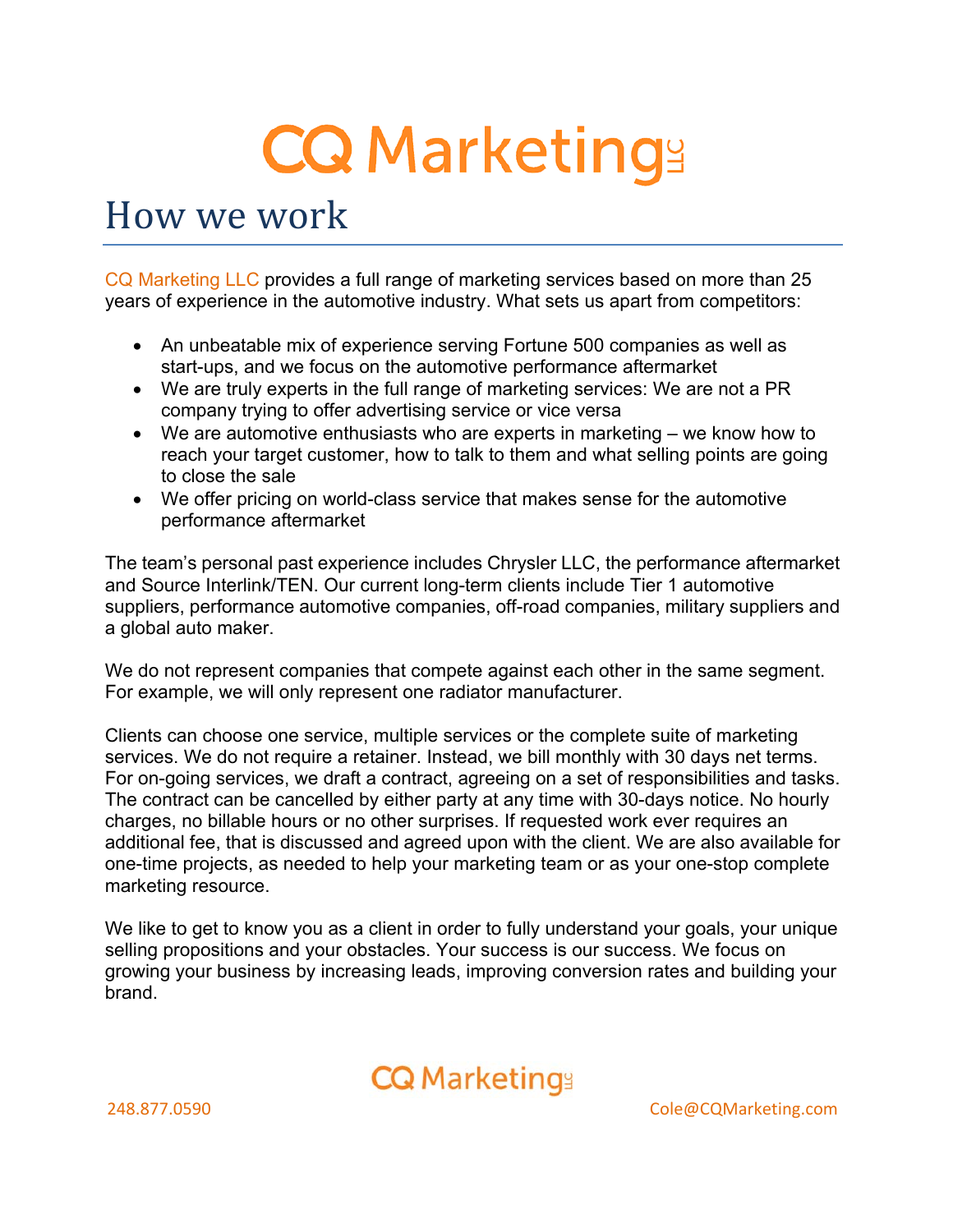# Case Studies

The company names have been removed from these mini case studies. They are all results that CQ Marketing LLC has delivered to its customers in the past 24 months except where noted.

### **Social Media**

**Example 1:** Client 1 sells products ranging from \$500-\$12,000, with an average per-piece selling price of \$6,500. It sells primarily through dealers. In one year, CQ Marketing LLC increased his Facebook fans from 8,451 to 21,431. More importantly, *monthly* website clicks from Facebook increased from 111 to 4,462 during that same time.

**Example 2:** Client 2 had an Instagram account for a few years but didn't have a good strategy for using it. *We increased his followers from 876 to nearly 3,000 in 12 months*, with regular engagement on posts and sharing of his branded photos.

**Example 3:** Client 3 was posting 3-4 times every day to Facebook. We created a content strategy that focused on quality over quantity. By publishing the right 4-5 posts/week at the right time, the fan base has *grown from 2,400 to 9,200 in six months*, and post engagement (likes, comments and shares) are up significantly.

**Example 4:** We've created instructional and product overview videos for Client 4 and posted them to YouTube over the past 5 years. Without spending any money to promote the videos, *the client's videos have been viewed 607,000* times with a total watch time of 1.27 million minutes.

#### **Website Creation, SEO and Traffic**

**Example 1:** We completely redid Client 5's website on a robust, globally-used platform. We created product pages with URLs, titles and headings that were optimized for search engine, crafted useful descriptions with appropriate long-tail and short-tail keywords and took every opportunity for SEO. *Website traffic has grown from 177,000 last year to 248,000 this year* without any increase in advertising.

### **CQ Marketings**

248.877.0590 Cole@CQMarketing.com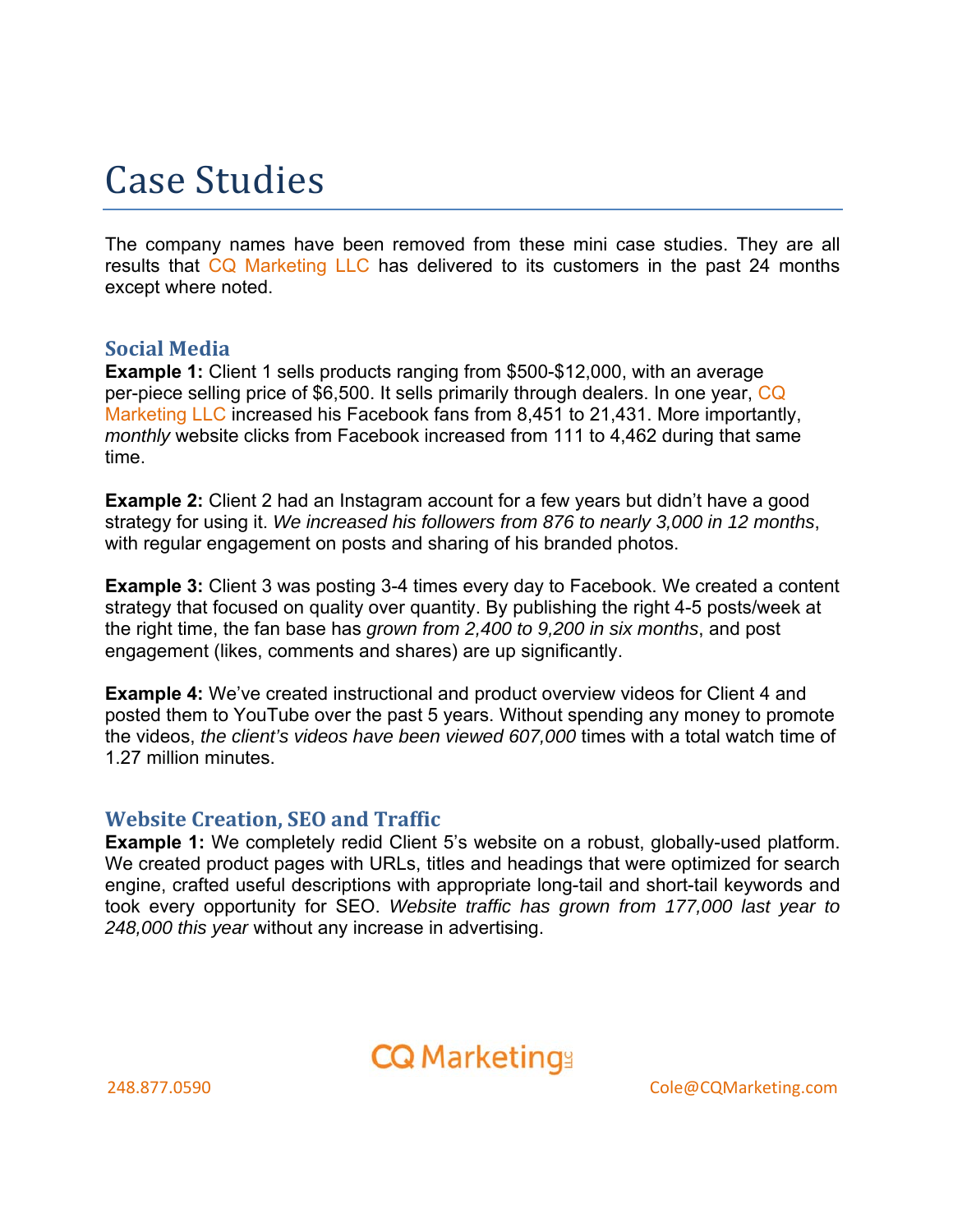**Example 2:** When we redo a website, we use modern platforms for ease of maintenance and robust security. All of our websites are responsive, automatically reconfiguring for optimum appearance and function on all size of screens (phones, tablets and various desktop screens). We take every opportunity to optimize SEO, staying abreast of what Google favors and penalizes. Examples of some of our most recent website makeovers are:

www.coldairinductions.com www.dynatrac.com www.flex-a-lite.com www.carsinc.com

#### **Advertising Management**

**Example 1:** Through tracking tools such as unique rebates and staggered product announcements, we were able to identify which advertising mediums and outlets delivered the best ROI, and we were able to find outlets which were delivering essentially no benefit. We revised Client 6's advertising strategy after nine months to *cut total advertising costs by 30% and have seen sales continue to rise*. For clients that we manage advertising for, we field all sales calls, create trackable results, manage the budget and provide analytics, saving the client time and money.

#### **Sweepstakes**

**Example:** With a product offering sweepstakes and cost-effective promotion on Facebook, *we captured more than 10,000 names and email addresses* to build a client 7's email database. We have since used that email list to deliver special offers and newsletters, with a better than 50% open rate and 25% click through rate.

# Services Offered

#### **General**

**Message Development Workshop:** A half-day program held with key people at your company to develop and refine your company slogan and key messages. This is a critical step in developing the messages that support your brand and sell your products.

### **CQ Marketings**

248.877.0590 Cole@CQMarketing.com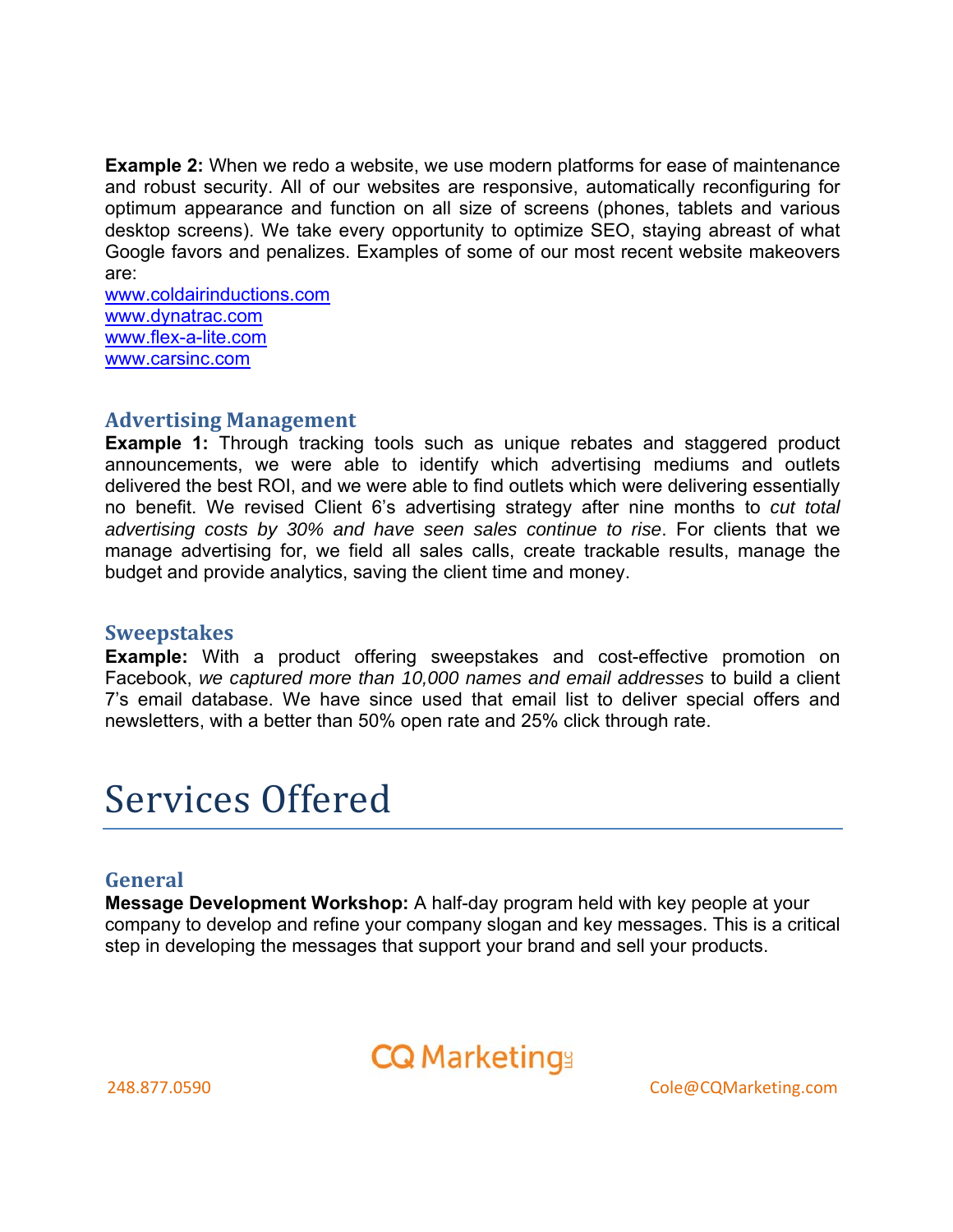**Marketing Strategy:** We can develop a marketing strategy with a 1-3 year execution plan designed to increase sales and build your brand. We can work with a range of budgets, and will work to maximize your return on investment of marketing funds. This service is available à la carte and it is also included when you retain CQ Marketing LLC for ongoing marketing work.

### **Advertising**

**Strategic Campaigns:** We begin with your goals and needs. Your expected sales growth, product launch schedule and budget will be our guiding parameters to create a custom advertising strategy just for you. More than utilizing only thought-leadership, we carry that strategy through to everything, from where to advertise and overall campaign themes to even the graphic design of each ad.

**Results Tracking:** We are a data-driven marketing agency. Done properly, online advertising will have a wealth of information that allows us to analyze the performance of specific ad campaigns and creative. We have also developed tools to help track and quantify the value of traditional advertising mediums such as magazines, radio and TV. With so many media outlets competing for your ad dollars, it's imperative that you know what's performing and what's not to maximize your ROI.

**Marketing for Gearheads by Gearheads:** You won't waste time with off-target advertising campaigns or correcting automotive lingo with CQ Marketing LLC. We understand your customers because we are your customers! We know how to reach your target audience, what are the visual and key messages that will attract attention and what will motivate customers to learn more about your company and products or to simply place an order!

**AdWords, Programmatic, Remarketing and Other Online Tools:** Advertising has also evolved from picking which magazines and TV shows to advertise with and creating display ads. Now, advertising includes the decisions of which types of online ads to do, and how much. Managing Google AdWords to continually monitor the cost of conversion and working with programmatic and remarketing ad campaigns require expertise in online advertising as well as knowledge about competitors and the niche market.

**Media Buys:** We can manage the entire process of negotiating with media companies, developing your ad schedule, finalizing contracts and dealing with insertion orders on your behalf. We work with all of the major media companies, forums and websites in the

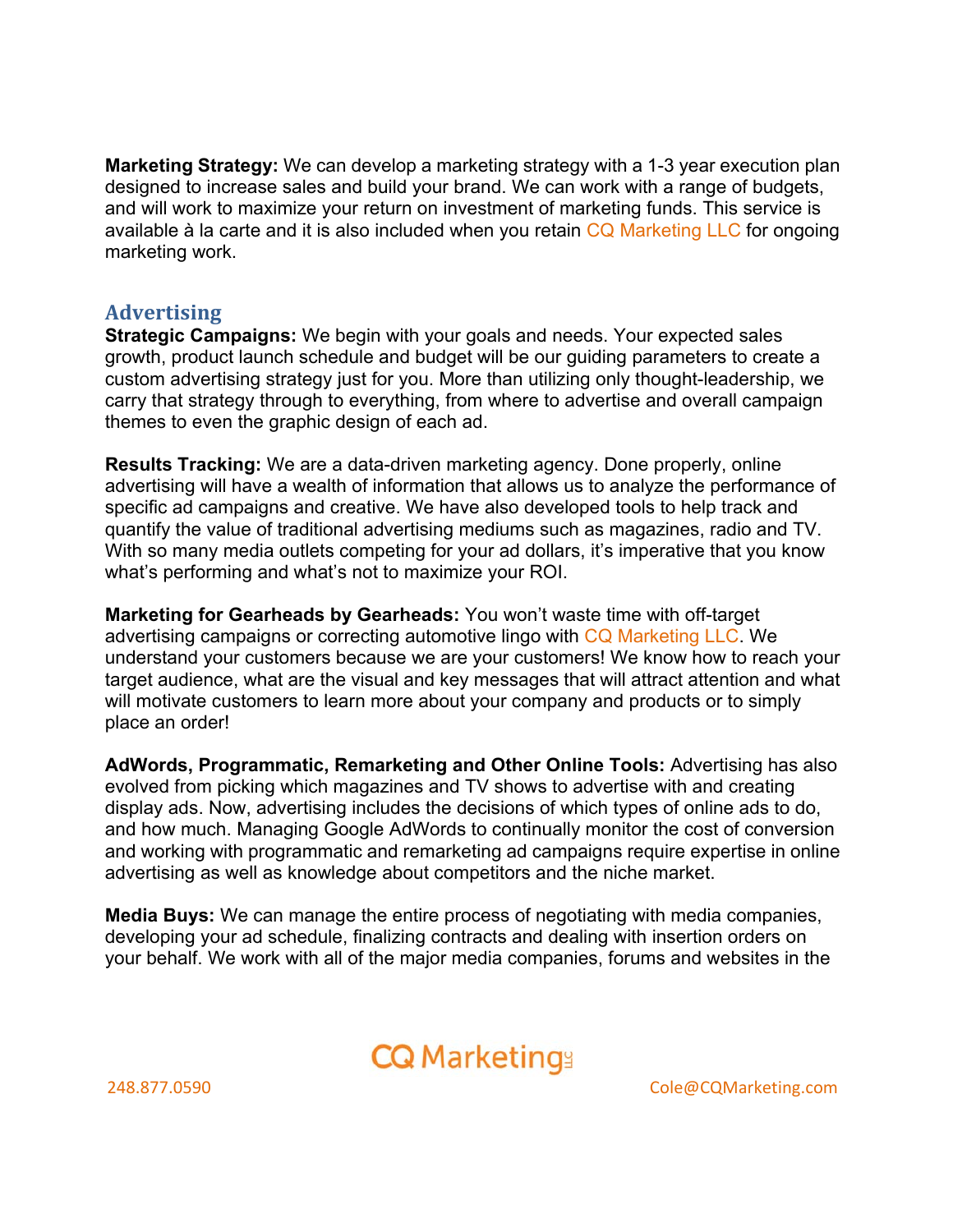automotive sector. Not only can we use our experience with multiple clients to get you a great deal, but we also remove the man hours from your team of fielding sales calls and dealing with the details of placing ads and maintaining contracts.

### **Outbound Marketing**

**Press Releases:** We draft press releases using your key messages and our unique insight into the automotive industry. As former automotive journalists, we know how to maximize the percentage of press releases that get published and how to craft messages that will resonate with potential customers.

**Events and Displays**: The president of CQ Marketing LLC created both *Hot Rod* magazines' Power Tour and *4-Wheel & Off-Road* magazine's Ultimate Adventure. We know how to create branded enthusiast events. We also have decades of experience creating displays for trade shows and public events, ranging from low-budget to multi-million dollar projects. We work to represent your brand well while putting your products out front. We specialize in developing displays that best show product features and let event visitors interact with product in a way that makes your products memorable and stand out from the competition. We can also provide knowledgeable staff to work display booths.

### **Inbound Marketing**

**Email Campaigns:** Conversion rates are higher among previous customers. Reaching them with new products or additional product information via email campaigns is a low-cost, high-value marketing method. Email communications to dealers and retailers is also a great way to keep your products at the top of their selling list with the info and tools they will need to sell your products. Our team writes concise email campaigns that speak the language of the recipients for high click-through rates.

**Social Media:** Growing and engaging an online social audience is crucial to inbound marketing. Social media is the tool to communicate daily directly with consumers. It arms them with content to share with their circles and expand your image as an involved, knowledgeable friend in the industry. Knowing which social media channels will work for your market and how to best use them within budget limitations is our specialty. Creating the right content for each social media channel is another one of our strengths, as well as social media promotions and advertising that works. We respond to questions to keep the conversation going and act as your online customer service reps.

### **CQ Marketings**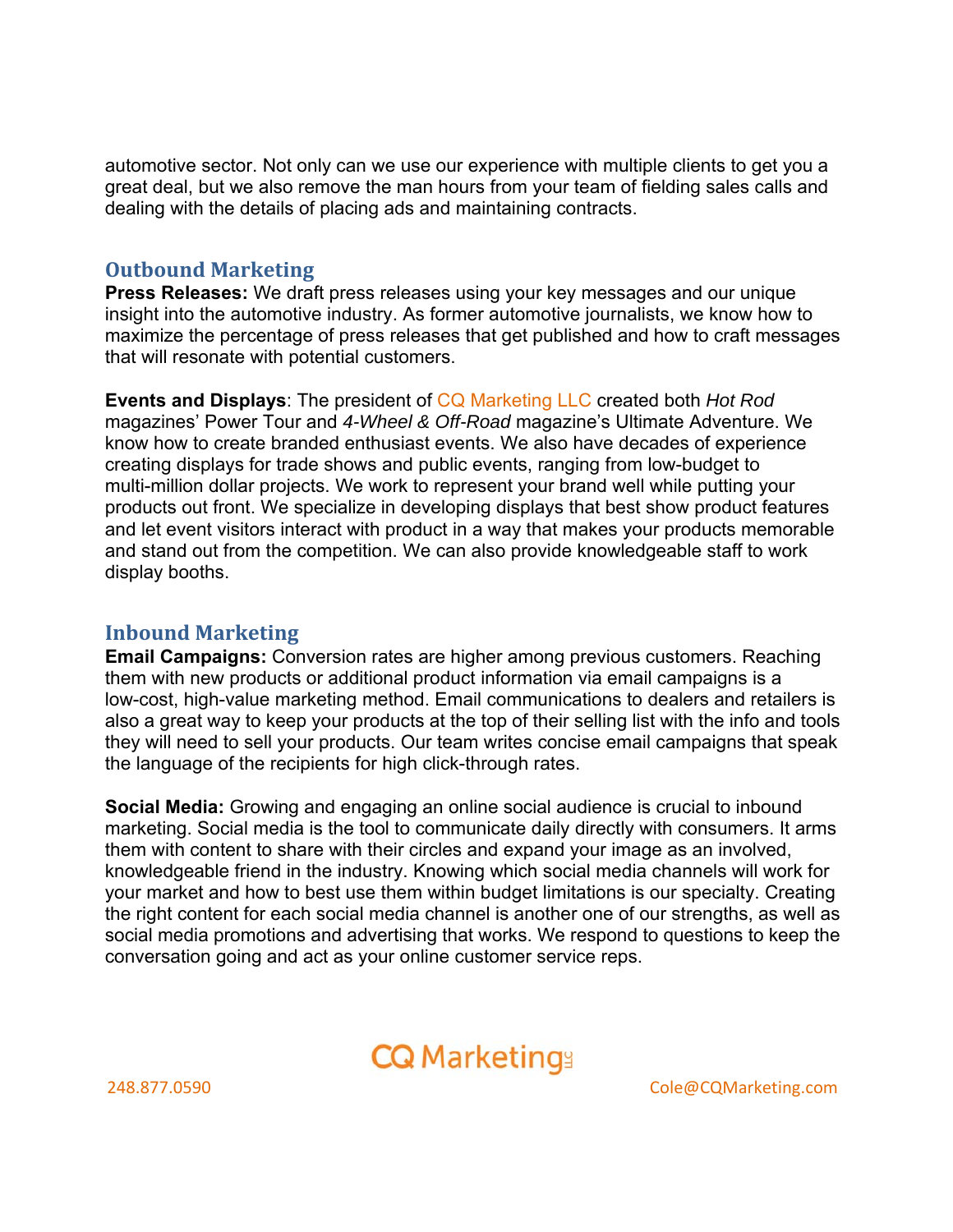**Blog Content:** Your blog is central to inbound marketing. This is where you create valuable content that people are searching for. This includes technical info in your industry as well as instructional content. We can produce blog posts that supports your unique selling points with infographics, photos and videos. This will set you apart as a knowledgeable source in the industry. Typically email campaigns and social media are used to syndicate the content, bringing traffic to your website.

### **Websites**

**Website Design and Development:** Content is king on websites…having concise messages that deliver the information shoppers and search engines are looking for is critical, as is helping visitors go from info to purchase as smoothly as possible. All our current websites are responsive, maximizing the experience on smartphones and tablets without the need for apps or separate mobile sites. Shopping, web browsing and even video viewing is rising every quarter on mobile devices. We equip companies to take advantage of the consumer trends.

**Landing Pages:** We can create landing pages to support campaigns and increase conversion rates as leads are driven to your website through advertising, social media or other channels. Landing pages connect your outreach campaign to the desired next action for our leads to take on your website.

**Micro Sites:** We can also develop and deploy micro sites for larger campaigns. This serves up exactly the type of content that visitors expect, and allow you to completely control the experience.

### **General Marketing**

**Brochures, Catalogs, Mini-Catalogs, Poster and More:** We can create the full line of marketing materials that you'll need to promote and communicate your products. We combine world-class graphic design work with writing that clearly defines the product attributes and unique selling propositions to create effective sales tools.

**Video:** Video is becoming more important than ever in marketing. YouTube is owned by Google, boosting video ranking in searches. It's also in high demand by consumers for entertainment and information. We can shoot, produce and edit video ranging from instructional and product overviews to action and entertainment. Even though most video